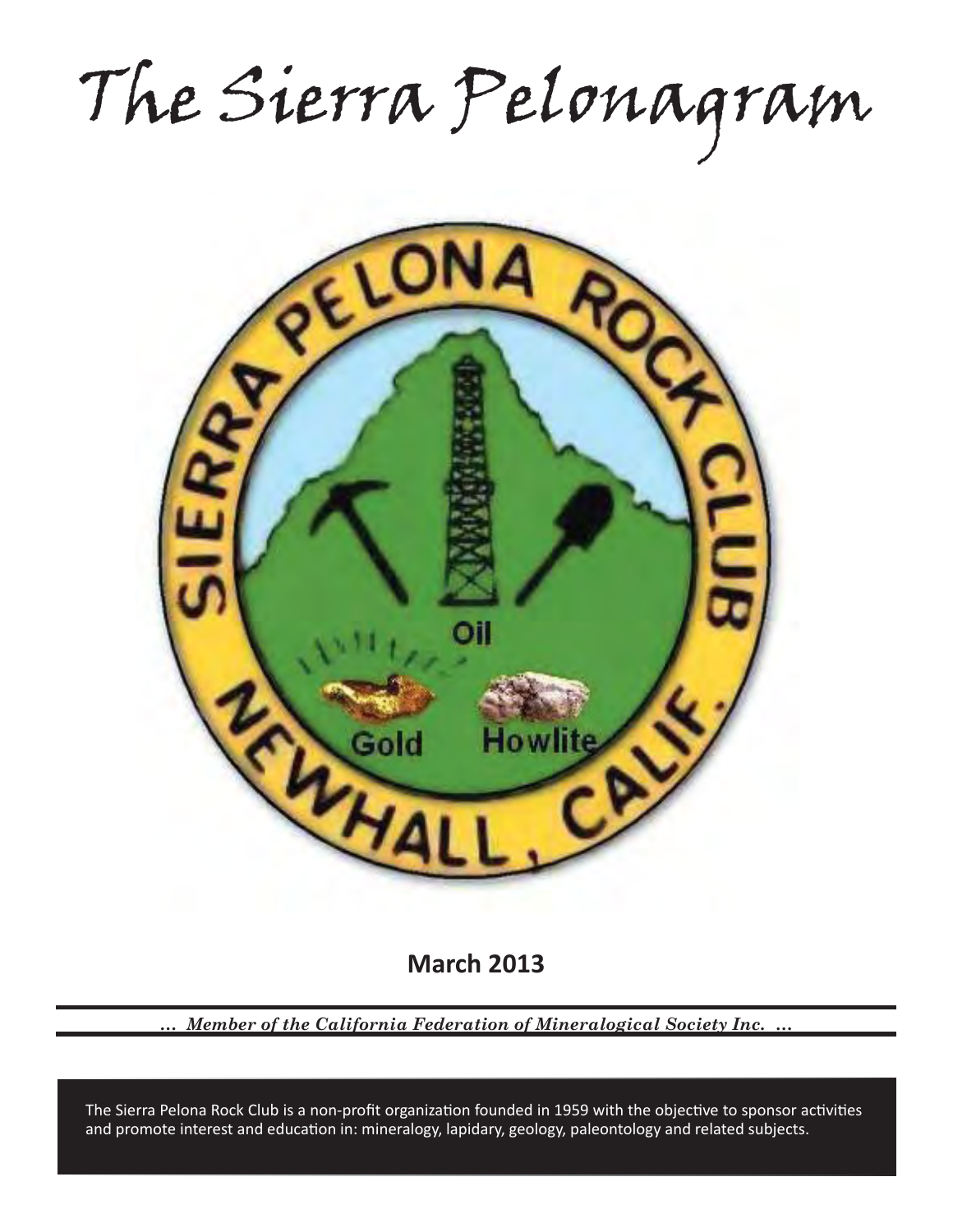#### **March Birthdays**

Jerry Farrar March 7 Roger Gibson March 3 Ruth Hildalgo March 10 Brenda Litt March 14 Evelyn Velie March 27 Bill Webber March 19

A Great Big Welcome To new member **Olivia Miseroy!**

**Jalama Beach Agate** Photos by Greg Langewisch





#### **April Birthdays**

| Deb D'Agostino       | April 3  |
|----------------------|----------|
| Norma Holt           | April 8  |
| Sarita Hyde          | April 9  |
| <b>Shep Koss</b>     | April 14 |
| <b>Greg Mazourek</b> | April 12 |
| <b>Suzie Rizzo</b>   | April 4  |
| Ron Strathmann       | April 11 |

### Officers:

President – Greg Langewisch Vice-President – Bill Webber Secretary: Heidi Webber Treasurer – Greg Mazourek Federation Director (CFMS/AFMS) – Shep Koss

#### **Chairpersons:**

Claim - Mike Serino Donation Rock Table - Akiko Strathmann Equipment - Bill Webber Field Trips – Open Historian -Open Hospitality – Evelyn Velie Membership – Janelle Williams On-Line Presence (FB and website) - Larry Holt Pelonagram Publisher, Editor – Heidi Webber Programs – Shep Koss Publicity –Bruce Velie Storage - Vlad Litt Sunshine - Brigitte Mazourek

The Sierra Pelona Rock Club, is a member of the California and American Federation of Mineralogical Societies, Inc. (CFMS/AFMS). The general club meetings (Open to the public) are at 7:30 PM, on the 3rd Tuesday of each month at:

## **The Clubhouse of the Greenbrier Mobile Estates EAST 21301 Soledad Canyon Rd Canyon Country, CA 91351**

Contact the Club or the Sierra Pelonagram Editor at: **Sierra Pelona Rock Club P.O. Box 221256 Newhall, Ca. 91322** Or e-mail: hwebber@pacbell.net *Visit the SPRC website http://www.sierrapelona.com/*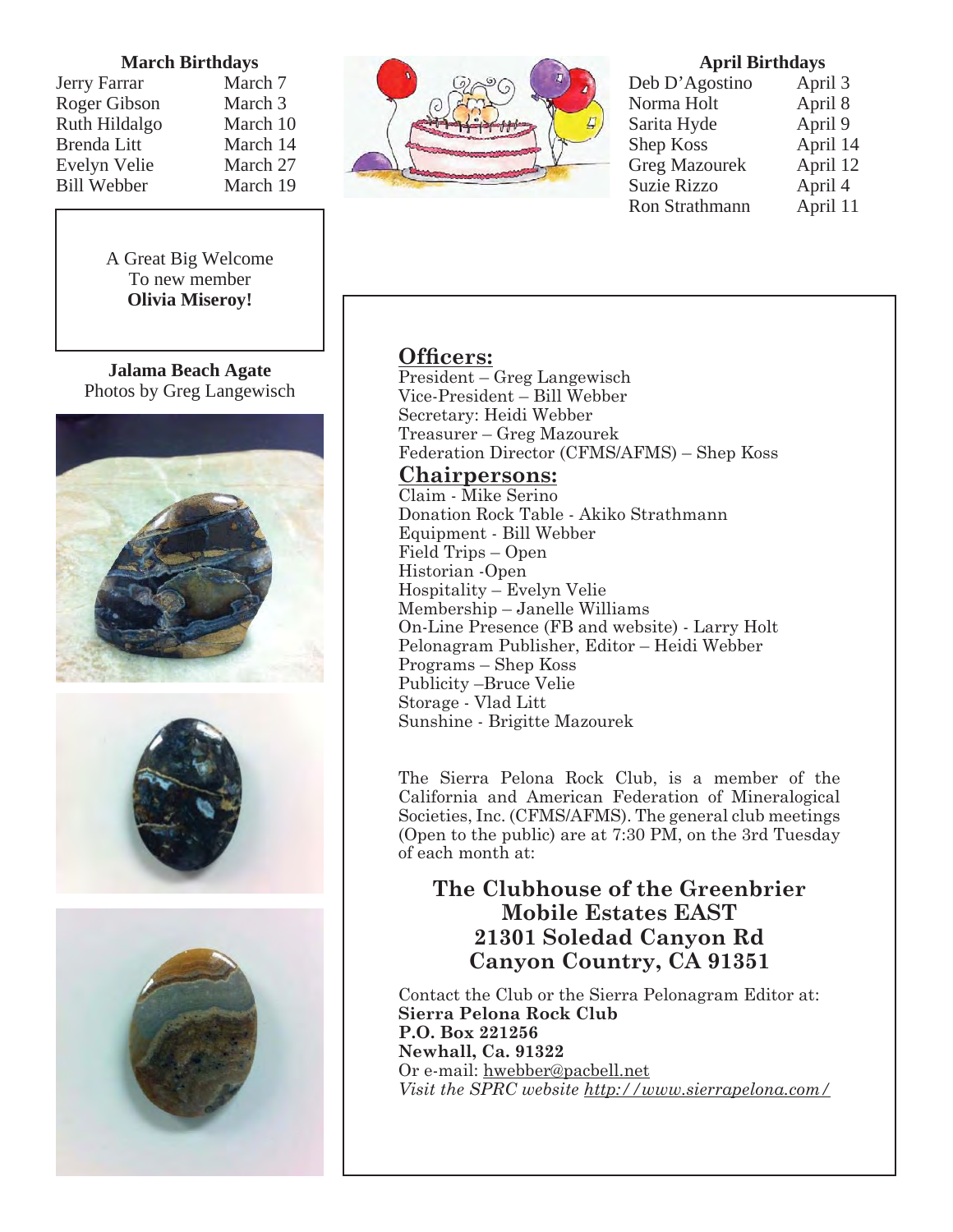# **Hello all you Rockhounds!**



 Well February is behind us now and what fun it was. We had a great field trip to Jalama beach where we collected a bunch of travertine, agate, jasper and various beach rocks as well as tackled the famous Jalama Burger (yummy)! While not in February, we just had the first of our 2013 club workshops. Big thanks to Bill and Heidi for hosting the event this time. We had an excellent turn out and everyone had a great time working on their rocks.

 March is already starting out strong! Stoddard Wells was a lot of fun. Tons of vendors and some of us got out to collect the distinct Stoddard Wells marble. There's still more to come this month. We've still got our upcoming meeting as well as the March field trip. I hope to see a great turn out at both events!

Talk to you all soon, The Pres

#### **SPRC Workshop**

The first SPRC workshop of the year was held March 2 at Bill and Heidi Webbers' home. There was a good turnout and a good lunch was supplied. A lot of learning went on, which is necessary to be able to borrow club equipment. The next workshop should be April 27 at a to-be-determined location.















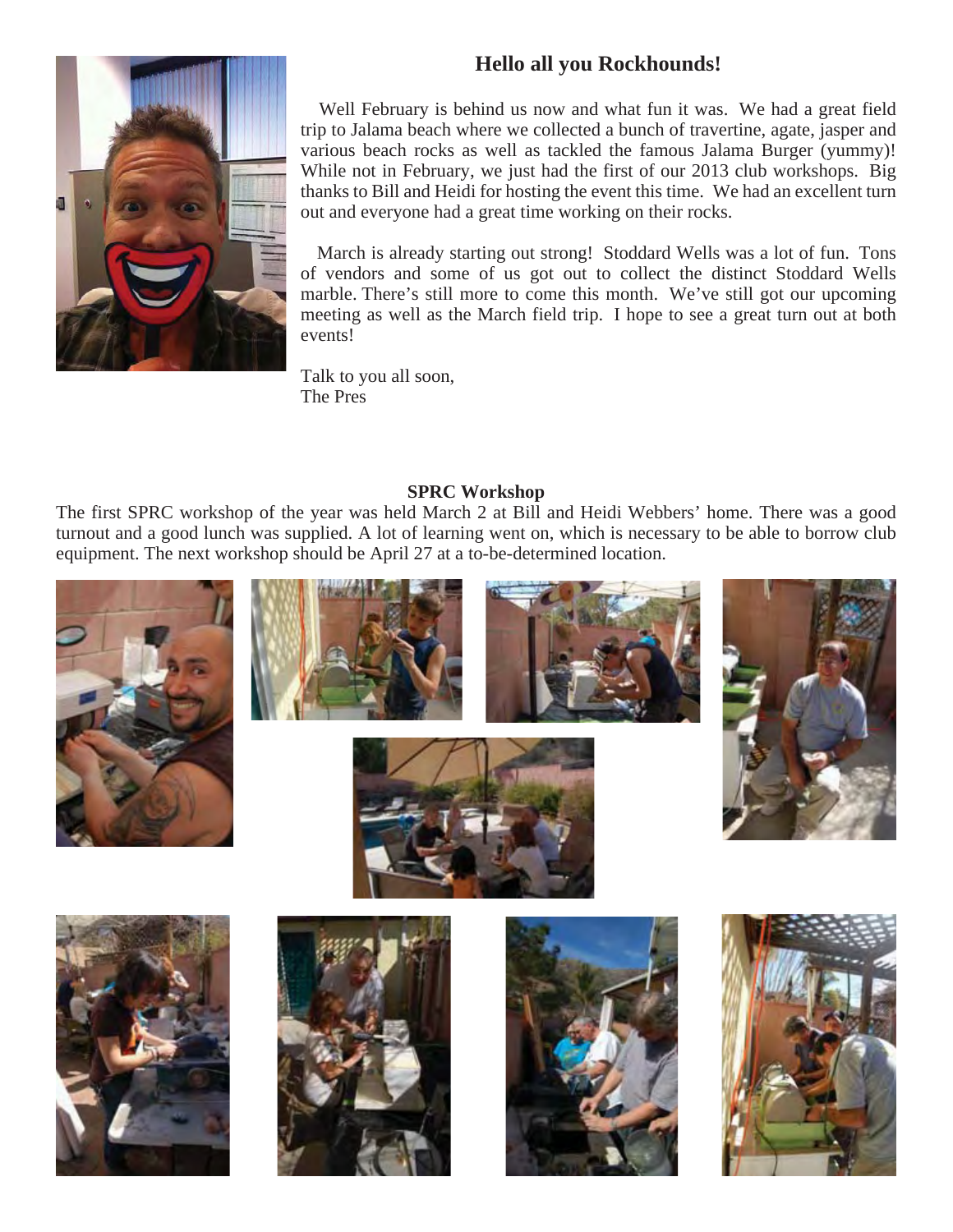#### **Sierra Pelona Business Meeting**

Greenbriar Estates Club House

March 5, 2013

 The meeting was called to order at 7pm. In attendance were Greg Langewisch, Greg Mazourek, Mike Serino, Heidi and Bill Webber, Evelyn and Bruce Velie, and Shep Koss. A quorum was met and the meeting commenced.

The minutes from the February meeting were approved as written in the Pelonagram.

 Greg L. said that the first workshop of the year was a great success. We all felt that more saws, and more shade would be nice. We also have waivers that we need to remember to make available for participating members to sign before they start work. The next workshop will be held the Saturday following the April field trip (April 27). Location to be announced.

 Shep announced that the March program guest will be Jason Badgley on Collecting in the Santa Monicas AND he will also lead the March Field Trip. The only detail at this point is that we will be meeting up at Kanan Dune Road. Details will be supplied in a timely manner.

 There are still a few club members who haven't paid their dues. Contact Greg M or Heidi to verify if you can't remember if you have paid or not.

Bruce Velie agreed to take the position of Publicity Chair. We still need a Field Trip Chair.

 Olivia Miseroy was voted in as a new member. Greg M motioned/Evelyn 2nd and the motion passed. Welcome Olivia.

 Greg M. said that the club CD account was closed and the funds placed with the Bank of America checking account.

 Shep wanted to remind anyone interested in Camp Paradise at Zzyzx to go to the CFMS website for more information. From the Home Page, Click on ES Camps. Other information will be in the Pelonagram.

The meeting was adjourned at 8:27pm.

Respectfully Submitted Heidi S. Webber, Secretary



**SPRC General Meeting** Greenbriar Estates Clubhouse February 19, 2013

 Greg Langewisch called the meeting to order at 7:30pm. In attendance were 23 members and one guest, Olivia Miseroy. Greg Mazourek motioned to approve the minutes of the January General Meeting as presented in the Pelonagram. Bill seconded/motion passed.

 Greg announced that this months' field trip would be to Jalama Beach. There are collecting restrictions and heavy fines if caught. Nothing that was alive can be collected, i.e.: whale bone. There is still plenty to collect such as beach agate, jasper and travertine. There is a \$10 per car admission. Meeting place is the Wal-Mart in Stevenson Ranch near the Camping World. Greg will send an email with further detail.

 Greg announced the workshop to be held at Bill and Heidi's house on March 2. \$3 for lunch to be made by Heidi.

 Greg announced the new website designed by Larry Holt. He would like club photos of field trips and worked stone. Larry would also like old photos and recent past photos.

 Bill Webber reminded everyone that we are collecting the club equipment for refurbishing as needed. We are working on rules and guidelines and a waiver for members. (completed after this meeting).

The meeting was adjourned at 7:50pm for the program.

Respectfully Submitted Heidi S. Webber, Secretary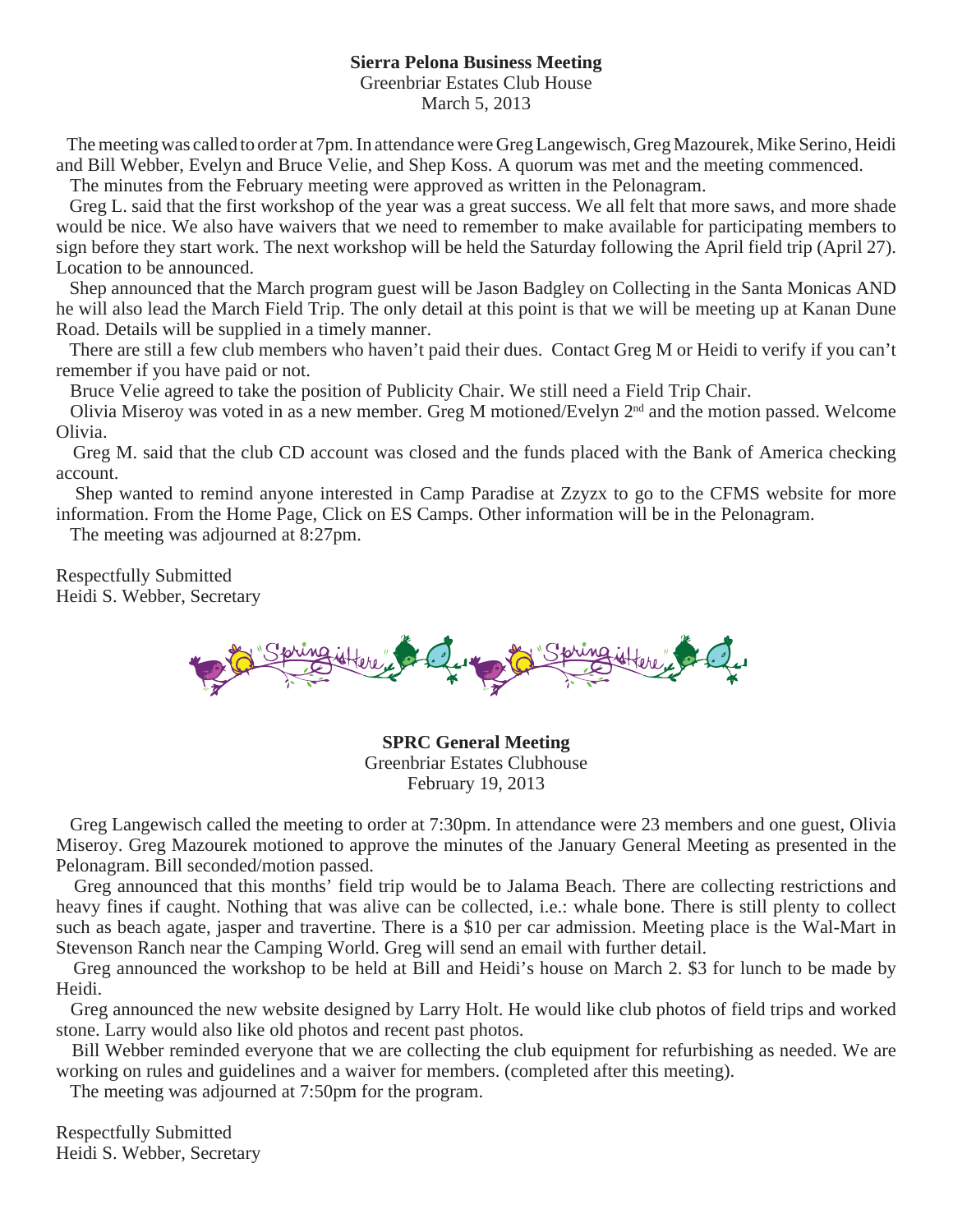#### **FORDITE**





 Who doesn't love a great car? The "new car" smell, the iconic designs, the beautiful paint in a rainbow of colors, and the pleasure of taking a wonderful machine on new and exciting adventures. The automobile has been the standard of the American culture for more than a century and we still love our vehicles!

 When Henry Ford first started rolling his products off the assembly line, he was asked what colors the vehicles came in. He re-plied, "Any color you want, as long as it's black!"

Enter the Du Pont Company. In 1924, DuPont, in conjunction with General Motors, developed

a nitrocellulose paint lacquer that dried fast and came in several colors, the most popular of which was blue. New paint came in the 1930s that was enamel instead of lacquer and it was baked on the car's frame. This paint lasted longer and retained its shine better over time.

 The automobile was mounted on an assembly stand and pulled into the painting room, sprayed by a person and baked in place, then pulled down the line for further assembly. The paint overspray on the walls and assembly stands would also be baked in place, making a very hard, thick product.

 Over time, the layers of paint would build up and make it difficult to pull the car chassis through the painting process and the workers would chip the paint off the metal sleds and walls. In the 1960s and 70s, acrylic paint was introduced that was more durable and weather-resistant than the enamel being used at the time, creating a buildup of vibrant colors in defined layers on the overspray. Workers noticed this material building up, and they would clear it away and take it home, forming it into shapes. Voila…Fordite, or Motor Agate, was born!

 About Fordite - Fordite is not really a gemstone, but the buildup of layer upon layer of acrylic enamel paint that has been baked over and over again, making it very hard and durable. The lapidary process for Fordite is similar to other stones, though care does need to be taken since it is in such defined layers and may have hairline cracks from the removal process at the factory. I couldn't find any information about the hardness on Mohs scale, but it is a medium -hard material with some earlier specimens being a little softer due to the composition of the paint. That's recycling!



 You may be wondering as to the lead content and safety of the paint. The paint is an acrylic material that does contain lead. Lead is absorbed into our bodies through breathing, our mucus membranes, ingestion, and occasionally through cuts or scrapes. However, inorganic lead that is contained in paint is not easily absorbed through our skin, even though a cut or scrape, so unless you are going to eat it, there is really no danger in wearing a piece of Fordite.

 There are several different types of Fordite - some having separated colors and regular banding with a primer layer in between while others are color-on-color with metallic and limited color ranges. Add in the color from drips and swirls most likely from the walls and floor of the painting rooms, and you have very neat patterns.

 Where is Fordite from? Fordite also comes from several different places. Great Britain has some beautiful specimens that not only have the opaque colors, but metallic and transparency to some of the layers too. Detroit Fordite, although not necessarily from Detroit, is American in origin and usually has a gray primer layer between the vibrant colors. Ohio Fordite is another American original and comes from the factories

that painted vans, so the colors can be earth-tones of green and brown or the more vibrant colors of the 70s with yellow, orange and bright blues.

 Why Fordite is a Collector's Item? Automobiles are no longer painted in this way today, because the painting process is automated and the chassis charged to attract the paint molecules, so there is virtually no waste. Because of this, Fordite is a finite material that is quickly running out, but what a great piece of automotive history! *Reference: Rockhound Ramblings, February 2013 issue.* 



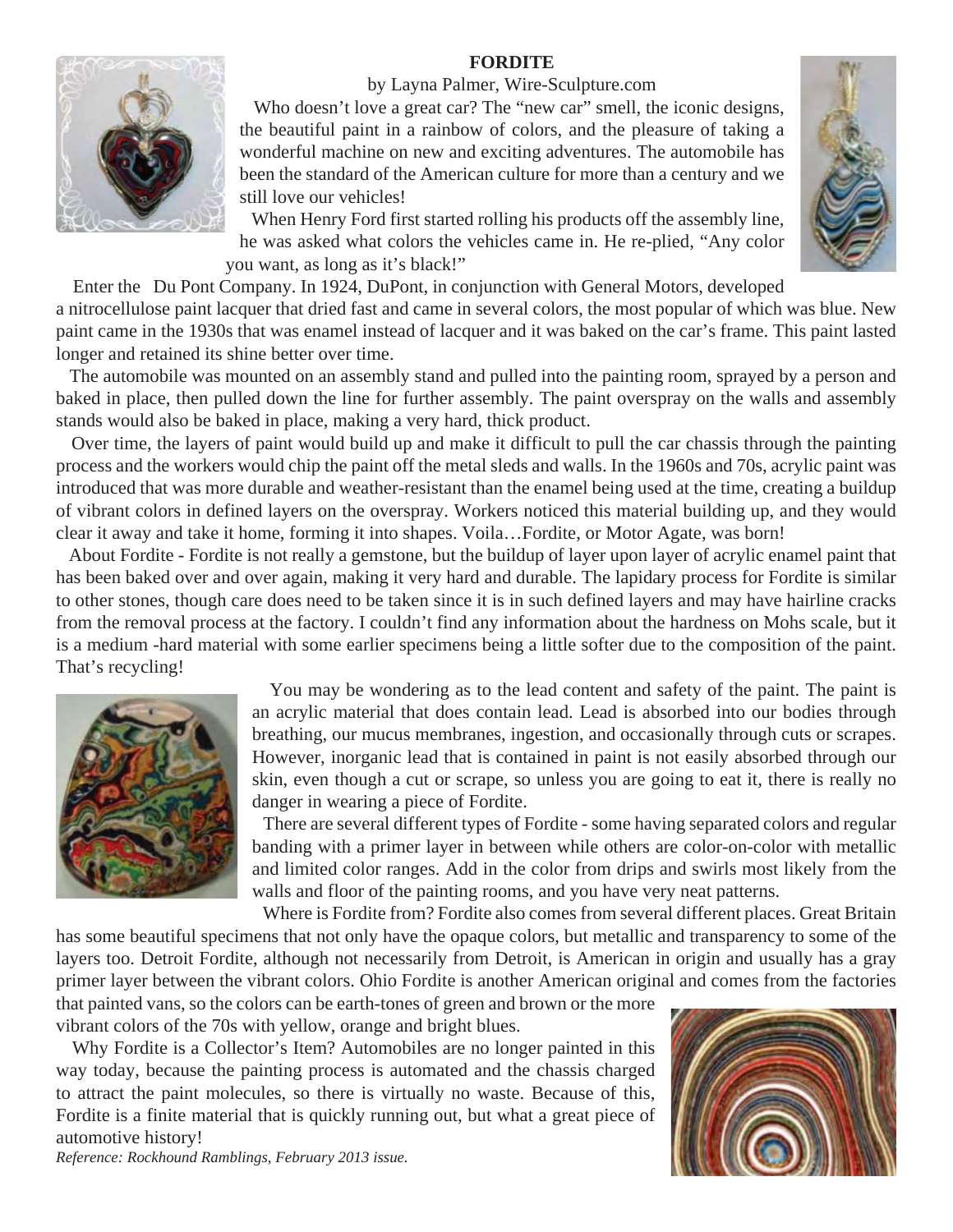

The California Federation of Mineralogical Societies Invites You to Join Us at Our Rockhound "Kids" Camp for Adults

**at**





# Zzyzx Camp Paradise



#### **Zzyzx is in the Mojave Desert near Baker, California Camp Paradise is in the Plumas National Forest near Clipper Mills, California**

Cabochon Making Faceting Wire Wrap Art Soft Stone Carving



**E.S.S. Committee Chair Marion Roberts 1505 Plumas Ave Modesto CA 95358-5939 209-538-0197 OR** 

# **Classes Include:**

Silver Smithing Chain Making Lost Wax Metal Casting Ming Trees

Beading Glass Bead Making Dichroic Glass Fusion Enameling

We Do Not Offer All These Classes at Every Session

For information about which classes are being offered and for more information about time & location, Contact:

> **Camp Zzyzx Registrar Audrey Harvey 3363 Tuxford Pl Thousand Oaks CA 91360-4626 805-492-2253**

**2013 CAMP SCHEDULES & APPLICATIONS**

**2013 Camp Zzyzx Dates: March 31 - April 8 Application Form**

**2013 Camp Paradise Dates: 1st week: August 25-30 2nd week: Sepember 1 - 6 Application Form**

Precious Metal Clay-- PMC Intarsia and Inlay



**OR** 

**Camp Paradise Registrar Anna Christiansen 245 N 6th Ave Oakdale CA 95361-3124 209-847-1173**